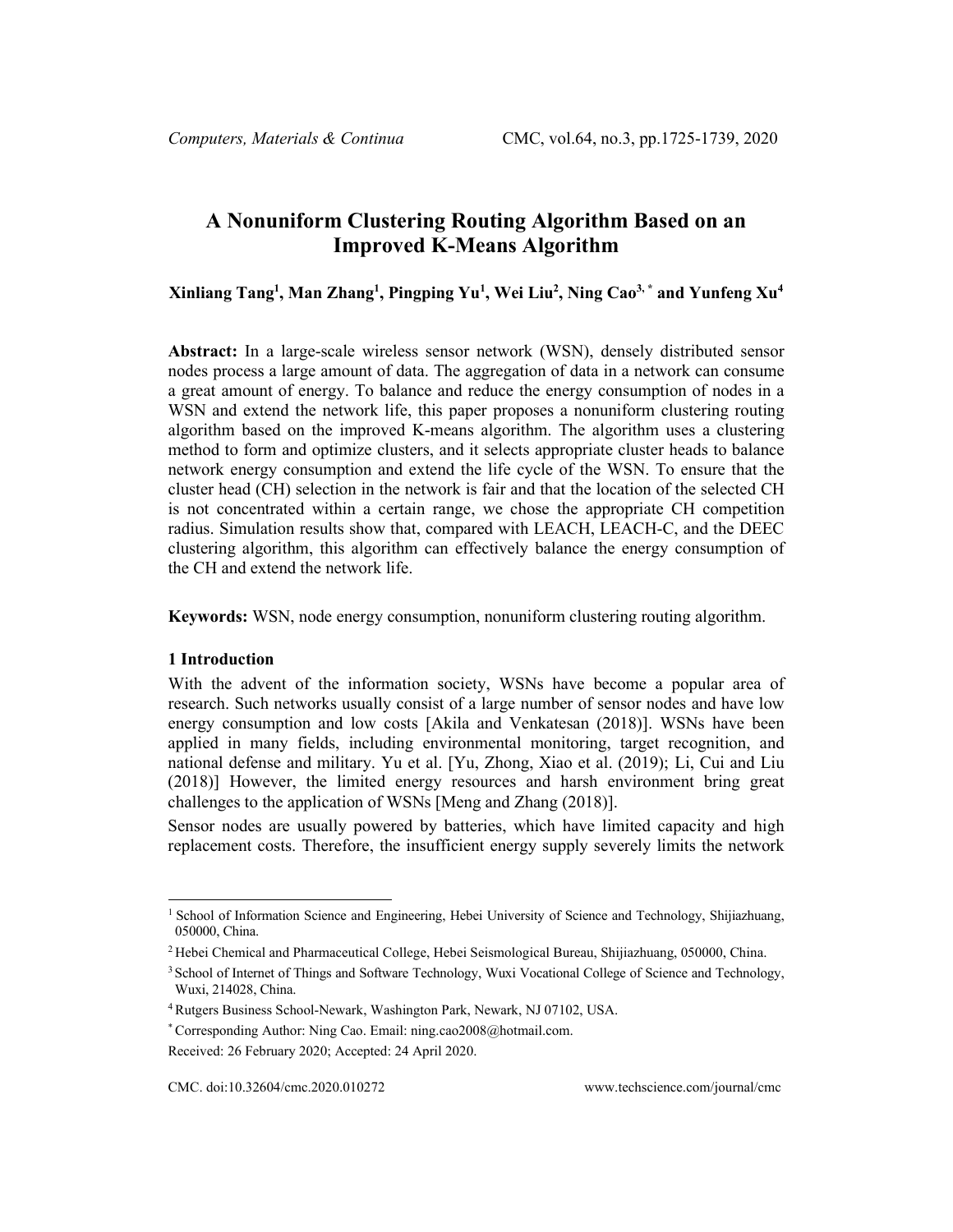life of the WSNs, which is an important problem in this field [Sundararajan and Arumugam (2018)].

For WSNs with a large number of nodes, the clustering algorithm can effectively improve the network life, and in this way, the requirements of network load balancing can be met [Sohrabi, Gao, Ailawadhi et al. (2000); Sirsikar and Wankhede (2015); Liu (2015); Geetha and Sankar (2018)]. The LEACH clustering algorithm selects a CH based on the concept of a "wheel". However, the selection of the CH is random, which leads to unbalanced CH energy consumption in the whole WSN. In view of the shortcomings of the LEACH protocol, many scholars have done substantial research and proposed many improvement methods. In the literature Heinzelman et al. [Heinzelman, Chandrakasan and Balakrishnan (2002)] proposed the LEACH-C algorithm based on LEACH. This algorithm combines energy cluster routing and media access with application-specific data aggregation and achieves good performance in terms of system life, delay and application-aware quality. However, only two indexes of residual energy and communication cost are considered in the selection of the CH node. The BEEC clustering algorithm Liu et al. [Liu and Hu (2014)] introduced a competition mechanism in the final stage of CH selection. In the cluster construction stage, only the distance of the CH node is considered. The energy consumption of the whole WSN due to unreasonable transmission path planning is not considered. The selection of the CH in the DEEC clustering algorithm [Qing, Zhu and Wang (2006)] is based on the ratio of the remaining energy of the node to the average energy of the network. The algorithm needs to calculate the average energy of the network. The DSBCA algorithm Liao et al. [Liao, Qi and Li (2013)] calculates node weights based on residual energy, node connectivity density and election time parameters, which leads to a more balanced cluster structure and extends the life cycle of the network. However, the CH in the DSBCA algorithm still communicates directly with the base station (BS), which causes the CH to run out of energy quickly. Moreover, the change in the CH is carried out in the cluster only, resulting in unbalanced energy consumption. Another study Hou et al. [Hou, Song and Zhou (2015)] proposed a LEACH optimization clustering algorithm. The residual energy of nodes is considered in CH selection, which increases the probability that nodes with high residual energy will become CHs, thereby improving the energy utilization efficiency of the CH and enhancing the reliability of the network. However, multihop data transmission is adopted between CHs in this algorithm. The CH of the adjacent BS is exhausted prematurely due to the additional data relay tasks. Another study Chang et al. [Chang and Zhang (2016)] proposed an improved nonuniform clustering routing algorithm for calculating WUCH. The algorithm USES applies a different competition radius to produce heterogeneous clusters. The optimal node within the competition radius is called a CH. However, it is difficult to determine the optimal parameters when calculating the competition radius. To deal with the possible uncertainties in the calculation of the competition radius of the CH, one study [Bagci and Yazici (2013)] proposed a fuzzy energy-sensing heterogeneous clustering (EAUCF) algorithm. The EAUCF algorithm inputs the residual energy and the distance between the node and BS into a fuzzy inference system. The election radius of the node is calculated. The node with the highest residual energy in the radius of the election becomes the CH. The simulation results show that the proposed algorithm can effectively extend the network life cycle. However, when the EAUCF algorithm is close to the BS node, the CH close to the BS consumes energy very quickly. A study Zhang et al. [Zhang and Cao (2010)]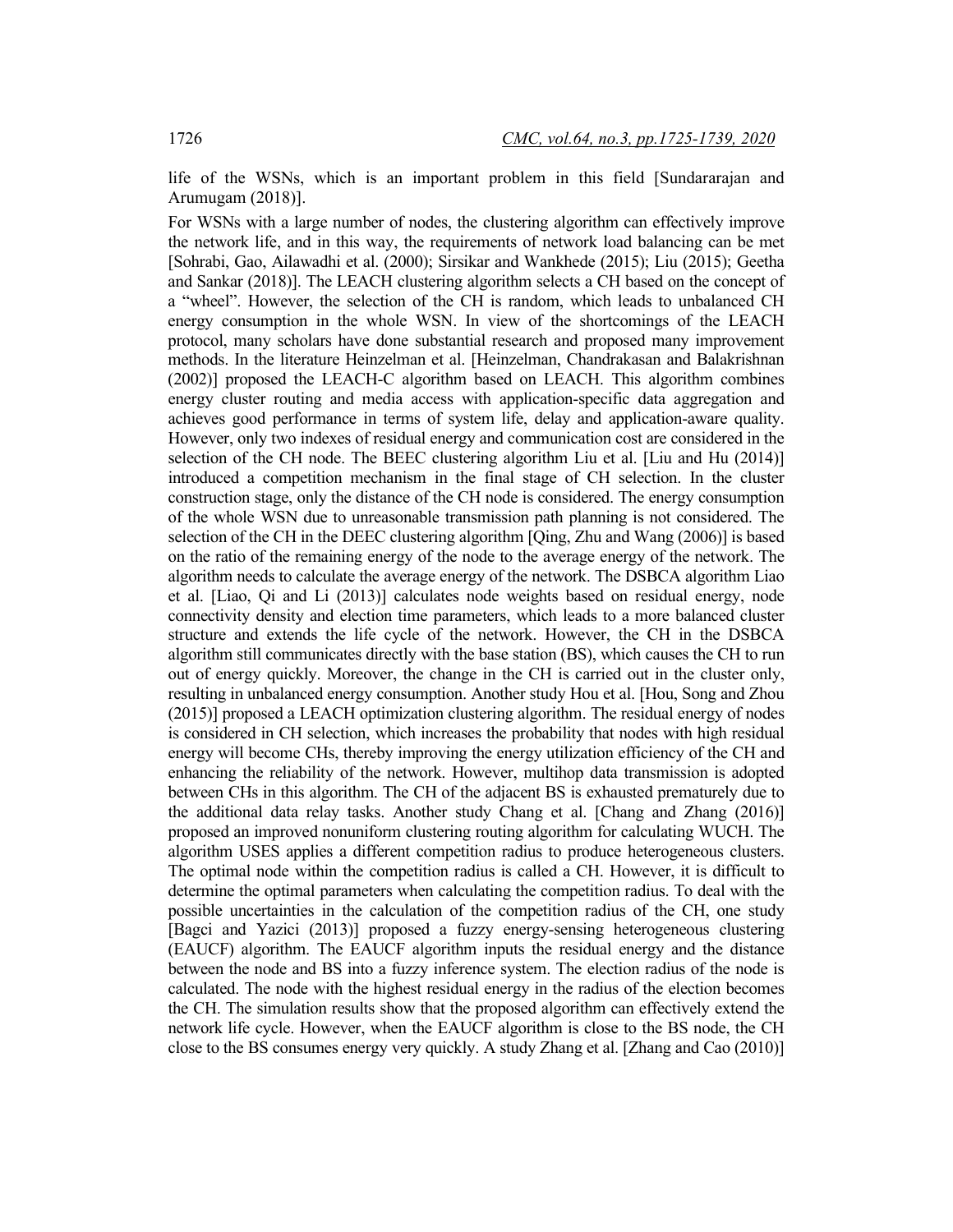proposed a heterogeneous algorithm based on ant colony optimization for the real-time optimization of WSNs. To make the routing in the network more self-organizing and adaptive, the reliability indexes are considered in cluster communication. By prolonging the network life cycle, the packet loss rate is reduced. However, the whole calculation cost of the algorithm is large. Another study Jiang et al. [Jiang, Shi and Tang (2012)] selected CHs according to the time mechanism in heterogeneous clustering to reduce the redundancy of the message in the network topology division stage and the communication energy consumption. In the multihop routing between CHs, a greedy algorithm is used to select the transit nodes to balance the energy consumption of the network. However, the cluster construction in the algorithm is based mainly on the distance factor and does not consider the real-time energy factor of nodes.

Based on research aiming to reduce the energy consumption of WSNs and the existing disadvantages of clustering routing, this paper proposes a nonuniform clustering routing algorithm based on the improved K-means algorithm. The algorithm reduces the energy consumption and improves the unbalanced energy consumption. The rest of this article is arranged as follows. Section 2 presents the deployment model and node energy consumption model in wireless sensors. Section 3 mainly introduces the clustering algorithm based on improved K-means clustering, CH selection and data forwarding. Section 4 compares the advantages and disadvantages of several algorithms through simulation experiments. Finally, Section 5 gives a brief summary of this paper.

## **2 Correlation model**

## *2.1 Deployment model*

The scenario deployment model [Emad and Lon (2018); Wang, Qi and Liu (2018)] is composed of a BS and multiple sensor nodes deployed in a region. As shown in Fig. 1, the sensor node (Nn) first collects data from the monitoring area to the CH, and then the cluster head sends the data to the BS. The locations of the nodes are randomly fixed, and each sensor node is the same. All sensor nodes have the same initial energy. When the initial energy is exhausted, the sensor node dies. The power of the BS is infinite. The sensor node can adjust the transmission power according to the transmission distance.



**Figure 1:** Scenario deployment model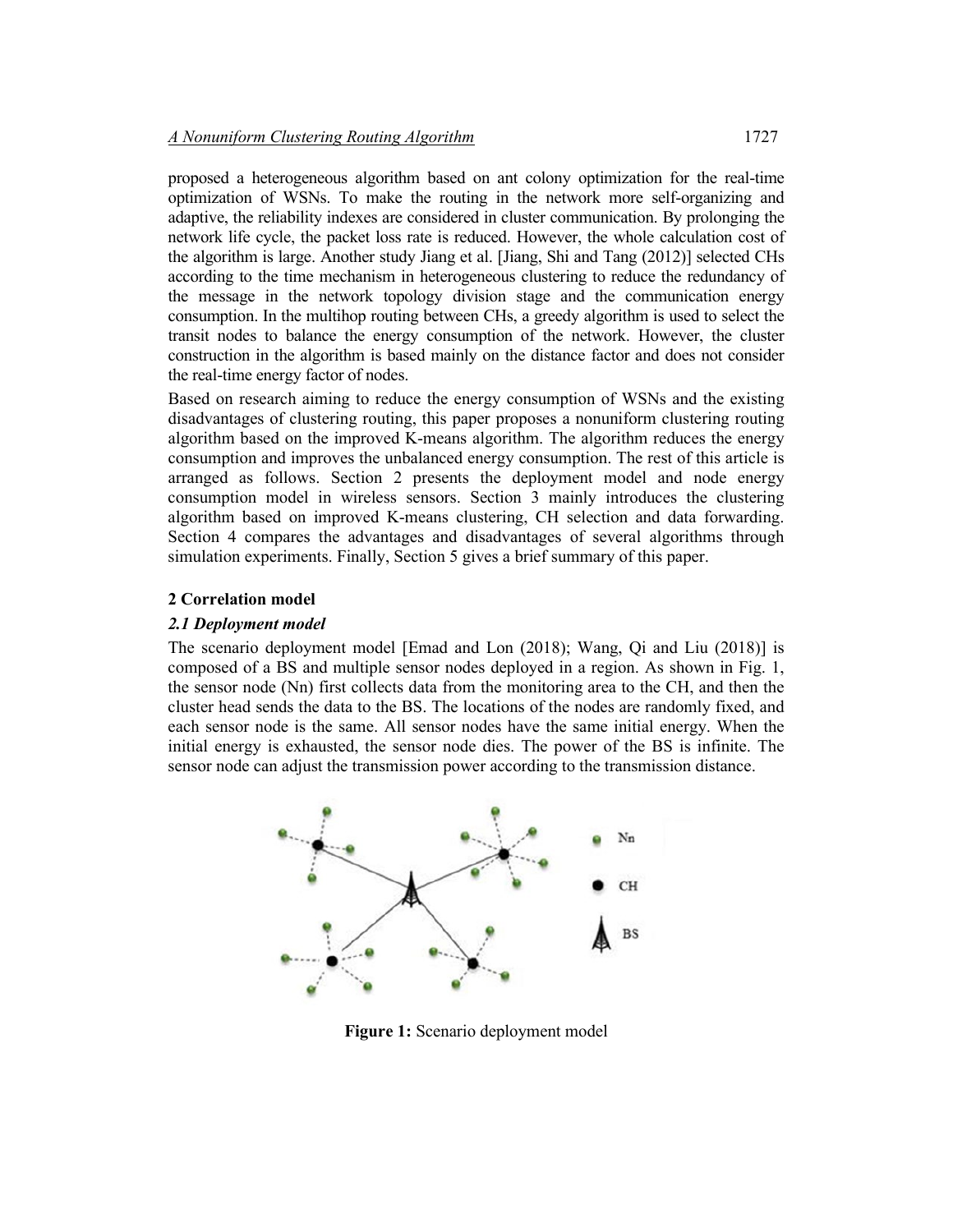#### *2.2 Node energy consumption model*

The energy consumption of sensor nodes mainly consists of communication energy consumption and data fusion energy consumption. In this paper, the classic wireless communication energy consumption model simplified by Heinzelman et al. [Heinzelman, Chandrakasan and Balakrishnan (2002)], as shown in Fig. 2, is adopted for the communication energy consumption of sensor nodes.



**Figure 2:** Communication energy consumption model of sensor nodes

The energy consumed during communication between sensor nodes includes the energy consumed when sending data,  $E_{TX}(p,d)$ , and the energy consumed when receiving data,  $E_{\text{RX}}(p, d)$ . The energy consumption of pbit data sent by the node is:

$$
E_{TX}\left(p,d\right) \begin{cases} p \cdot E_{elec} + p \cdot \varepsilon_{fs} \cdot d^2 & \text{if } d \leq d_0 \\ p \cdot E_{elec} + p \cdot \varepsilon_{amp} \cdot d^4 & \text{if } d > d_0 \end{cases}
$$
 (1)

The energy consumption of pbit data received by the node is:

$$
E_{RX}(p,d) = p \cdot E_{elec} \tag{1}
$$

In the above equation,  $E_{elec}$  represents the energy consumption of sending and receiving pbit data,  $E_{elec} = 50 nJ / bit$ . In addition,  $\varepsilon_{fs}$  and  $\varepsilon_{amp}$  are the power amplifier energy consumption coefficients in the free space channel and multipath fading channel, respectively;  $\varepsilon_{fs} = 10 pJ / (bit \cdot m^2)$ , and  $\varepsilon_{amp} = 1.3 \times 10^{-3} pJ / (bit \cdot m^4)$ . The transmission distance between nodes is *d* . The critical distance between the two channel models is  $d_0 = \sqrt{\varepsilon_{fs} / \varepsilon_{amp}} = 87m$ .

Data fusion energy consumption is the energy consumed by the CH for the fusion processing of the data sent by all member nodes. The energy consumption model of data fusion in this paper sets the energy consumption of the CH per fused unit bit of data as  $E_{da} = 5 \times 10^{-9} J$ .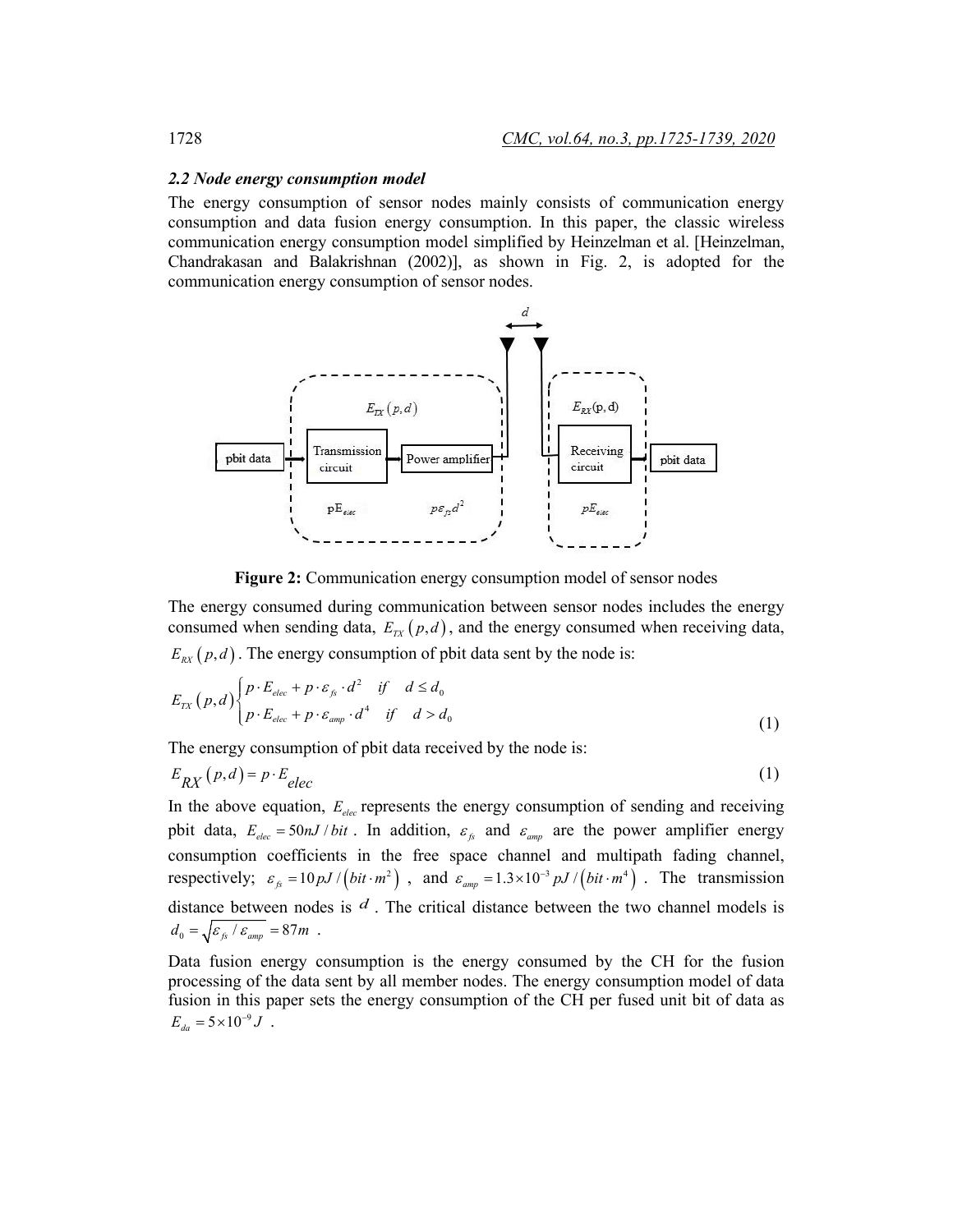## **3 Algorithm improvement design**

## *3.1 Clustering algorithm based on improved K-means clustering*

When the K-means algorithm is adopted to randomly select nodes in the monitoring area, the clustering center is randomly selected, which directly affects the final clustering result. Moreover, the iteration time is long. At most, the convergence of the algorithm can be guaranteed to the fixed point only, and the convergence results cannot be guaranteed to be complete. Therefore, the traditional K-means clustering algorithm is adopted in the WSN. The algorithm randomly selects k clustering points and iteratively forms clusters. This approach is simple and easy to implement. However, the randomness of the initial clustering points is high, the iteration time is too long, and local optimal solutions are easily obtained. When using the K-means algorithm for clustering, reasonably determining the initial clustering center is an important step in the realization of optimal clusters. Therefore, this paper proposes an improved K-means initial clustering point selection method. This method makes up for the problems existing in the traditional Kmeans algorithm to a large extent. For example, the least mean squares algorithm and the randomness of the clustering initialization algorithm exist. The steps of the clustering center node selection method proposed in this paper are shown in Fig. 3.



**Figure 3:** Schematic diagram of initial clustering center point selection

## **a) Determine the number of initial clusters**

In WSNs, the number of clusters plays an important role in the performance of the whole network. If the number of clusters is too small, then more nodes are needed to transmit data to the remote CH. If there are too many clusters, then there will be very few data fused in the cluster, which reduces the advantage of network clustering. Therefore, if the number of network clusters is too small or too large, then network energy consumption grows exponentially. Thus, there is theoretically an optimal CH number  $K_{CH}$ .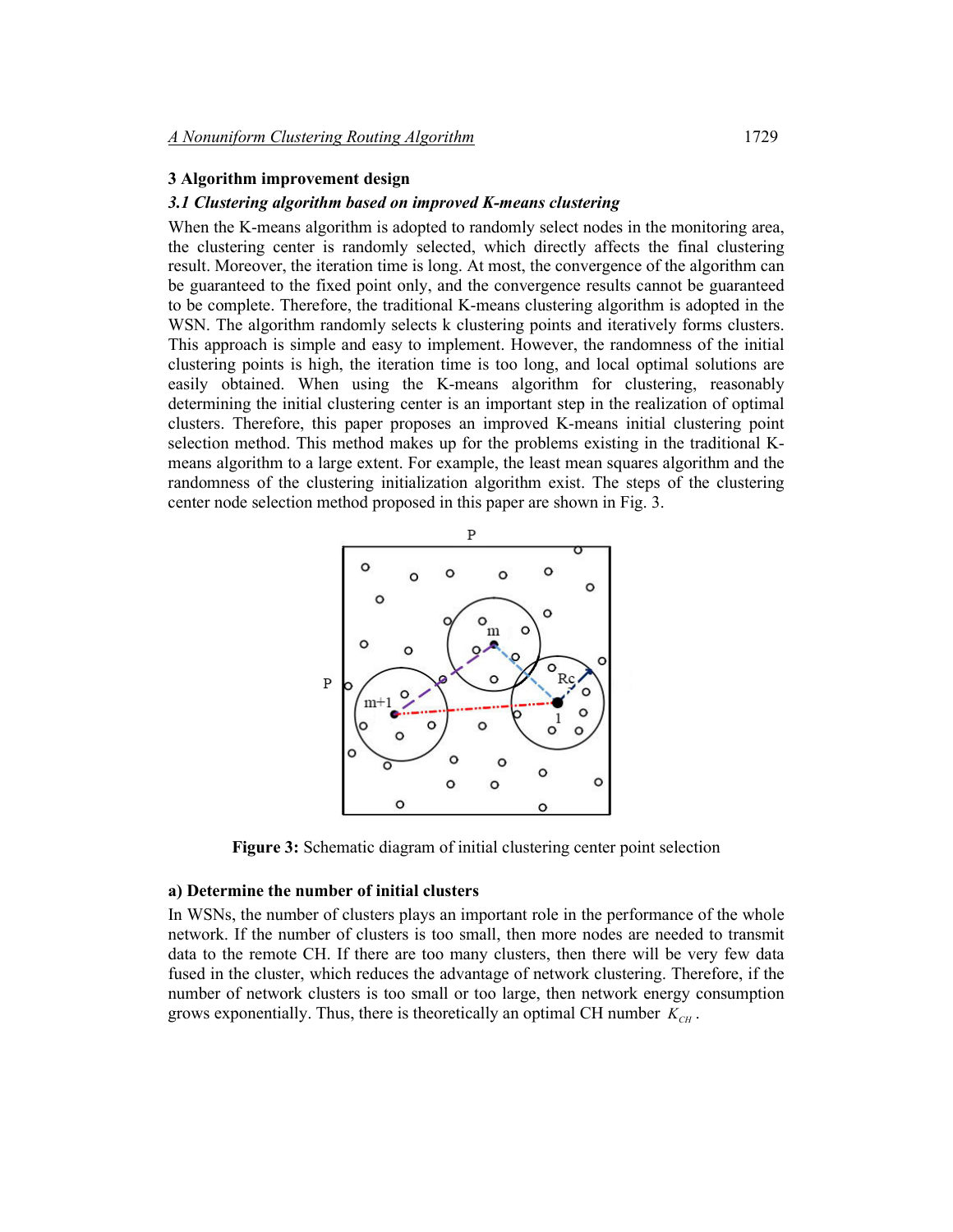It is assumed that N sensor nodes are randomly distributed in the perception area of  $P^{\times}P$ . If there are  $K_{CH}$  clusters, then there is an average of  $N/K_{CH}$  nodes in each cluster, and each cluster contains a CH and  $N/K_{CH}$ -1 member nodes. The CH needs to receive and fuse the data sent by member nodes. The merged data are then sent to the BS. Therefore, the energy consumed by CH in each round of CH selection includes the energy consumed by receiving the data of  $N / K_{CH}$  member nodes, the energy consumed by  $N / K_{CH}$ -1 nodes within the fusion cluster, and the energy consumed by sending the fused data to the BS, and it is expressed as follows:

$$
E_{CH} = \left(\frac{N}{K_{CH}} - 1\right) \cdot pE_{elec}^{Rx} + \frac{N}{K_{CH}} \cdot pE_{da} + \left(pE_{elec}^{Tx} + p\varepsilon_{mp}d_{io-BS}^{n}\right)
$$
\n(2)

The packet length transmitted by each node is p. The average distance between the CH and BS is  $d_{n-BS}$ . The free space energy consumption model is usually used when member nodes transmit data to the CH. The energy consumed by member nodes in each round is:

$$
E_{non-CH} = pE_{elec} + p\epsilon_{\beta}d_{io-CH}^2 \tag{3}
$$

The distance between the member node and the CH is  $d_{n-CH}$ . The average area of each cluster is  $P^2 / K_{CH}$ . The CH density is  $\rho = K_{CH}/P^2$ . Assuming that the CH is located at the center of the cluster, the radius *r* of the cluster is approximately  $P/\sqrt{\pi K_{CH}}$ . The expected distance squared between the member nodes in the cluster and the CH  $E(d_{to-CH}^2)$  is:

$$
E\left(d_{io-CH}^{2}\right) = \iint r^{2} \rho\left(r,\theta\right) r dr d\theta = \rho \int_{0}^{2\pi} \int_{0}^{\frac{P}{\sqrt{\pi K_{CH}}} r^{3} dr d\theta = \frac{P^{2}}{2\pi K_{CH}} \tag{4}
$$

Substitute the above formula into Eq. (6), the energy consumed by member nodes in a single cluster in each round can be obtained as follows:

$$
E_{non-CH} = lE_{elec} + l\varepsilon_{fs}P^2 / (2\pi K_{CH})
$$
\n<sup>(5)</sup>

The energy consumed in a single cluster within a round is:

$$
E_{cluster} = E_{CH} + \left(\frac{N}{K_{CH}} - 1\right)E_{non-CH}
$$
\n(6)

Therefore, the energy consumption of the entire network in each round is:

$$
E_{\text{round}} = K_{\text{CH}} E_{\text{cluster}} = 2 \text{Np} E_{\text{elec}} + N p E_{\text{DA}} + K_{\text{CH}} \left( l \varepsilon_{\text{mp}} d_{\text{to-BS}}^n - p E_{\text{elec}} \right) + \frac{N p \varepsilon_{\text{fs}} P^2}{2 \pi K_{\text{CH}}} - \frac{p \varepsilon_{\text{fs}} P^2}{2 \pi} \tag{8}
$$

The first and second derivatives of the above equation  $E_{round}$  are obtained for  $K_{CH}$  as follows:

$$
\frac{\partial E_{\text{round}}}{\partial K_{CH}} = l \varepsilon_{\text{mp}} d_{\text{to-BS}}^n - p E_{\text{elec}} - \frac{N p \varepsilon_{fs} P^2}{2 \pi K_{CH}^2} \tag{7}
$$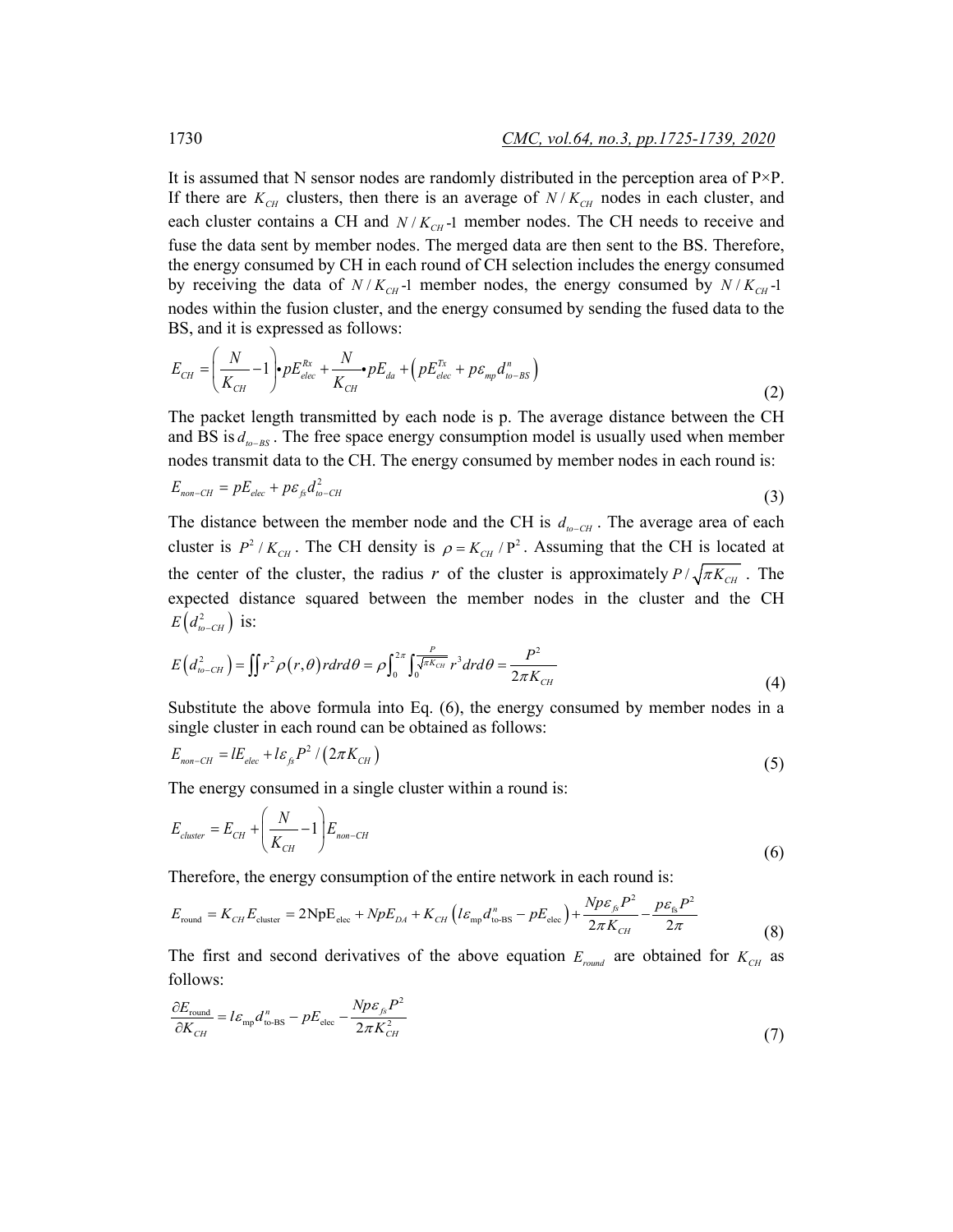$$
\frac{\partial^2 E_{\text{round}}}{\partial^2 K_{CH}} = \frac{Np \varepsilon_{\beta} P^2}{\pi K_{CH}^3} > 0
$$
\n(8)

According to Eq. (11), the second derivative is greater than 0. When the first derivative is 0, the optimal number of network clusters is:

$$
K_{CH} = \sqrt{\frac{N}{2\pi}} \cdot \sqrt{\frac{\varepsilon_{f_s} P^2}{\varepsilon_{mp} d_{to-BS}^n - E_{elec}}}
$$
\n(9)

According to different communication channel models adopted by network nodes, the optimal number of network clusters is:

$$
K_{CH} = \begin{cases} \sqrt{\frac{N}{2\pi}} \cdot \sqrt{\frac{\varepsilon_{fs}P^2}{\varepsilon_{mp}d_{io-BS}^2 - E_{elec}}} & d_{io-BS} \le d_0\\ \sqrt{\frac{N}{2\pi}} \cdot \sqrt{\frac{\varepsilon_{fs}P^2}{\varepsilon_{mp}d_{io-BS}^4 - E_{elec}}} & d_{io-BS} > d_0 \end{cases}
$$
(10)

#### **b) Calculation of the collection of adjacent nodes**

The set of n nodes in the P×P monitoring area is expressed as  $E = \{e_1, e_2, e_3, \ldots, e_n\}$ . When the network is initialized, all nodes broadcast their location information  $e_i(x_i, y_i)$ . The BS assigns a unique network ID to all nodes in the network. The set of adjacent nodes of each node in the monitoring area is expressed as the number of nodes in the circle, with the node as the central point in a certain distance. The set of adjacent nodes of node  $e_i$  in the ring CH competition radius  $R_c$  is expressed as  $e_i$  *Vic*, as shown in Eq. (13):

$$
e_i \text{Vic} = \left\{ e_j \mid d\left(e_i, e_j\right) < R_c \right\} \quad (i, j = 1, 2, \dots, n \quad i \neq j) \tag{11}
$$

To ensure that CH selection in the network is fair and that the location of the selected CH is not concentrated in a certain range, an appropriate CH competition radius must be selected. It should not only include a certain number of nodes but also avoid other nodes being affected during neighborhood selection. If the competition radius of selected CHs is too large, then the competition range of temporary CHs will be large, and the number of generated final CHs will decrease. In contrast, if the selected CH competition radius is too small, then the final CH number in the network will increase. Next, the best RC value is selected via MATLAB simulation. Fig. 4 shows the relationship between the CH competition radius and the number of rounds corresponding to the network life cycle.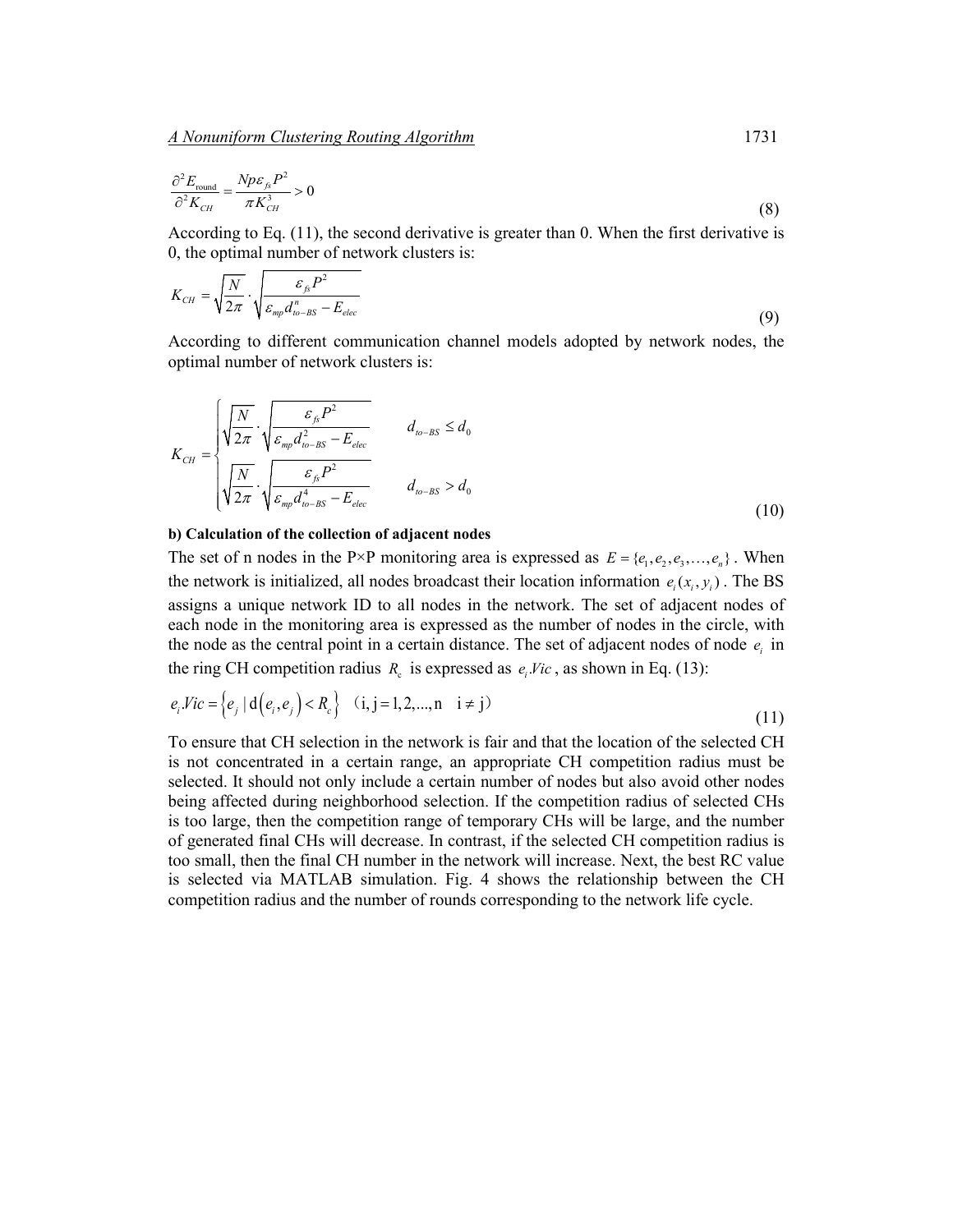

**Figure 4:** Relationship between the CH competition radius and the number of rounds corresponding to the network life cycle

Fig. 4 shows that  $R_c = 15$  m corresponds to the longest network life cycle. If the CH competition radius is small, then the average number of nodes in the cluster is small. If the number of network CHs is too large, then more nodes need to communicate directly with the BS, which reduces the advantage of the clustering routing algorithm in terms of network energy savings. When the competition radius is large, the number of CHs is small, and on average, each cluster contains more nodes. At this time, the CH needs to consume energy to receive and fuse the data in the cluster, which can cause the first node of the network to die prematurely.

## **c) Select the initial cluster center node**

In Step a, the number of initial clustering center points is preliminarily obtained. In Step b, the size of the node CH competition radius is obtained. In this step, k clustering centers are selected. According to the above discussion and analysis, the traditional K-means clustering algorithm has advantages in terms of simplicity. However, when the algorithm is processing a large number of samples, a local optimal solution with unreasonable final clustering results can be easily obtained. Therefore, after improving the traditional K-means clustering algorithm, k clustering center points are selected from the node set; see Fig. 3.

In Step b, the value of CH competition radius  $R_c$  is obtained via analysis. In addition, this approach obtains the number of nodes in the radius. However, not all nodes in the step can compete for the number of cluster center points. To reduce the complexity of the algorithm and to ensure fairness, a threshold of the number of neighboring nodes should be set. It is necessary to select the node ID whose number is larger than the threshold and to participate in the competition for the cluster center point to reduce the randomness of the traditional K-means algorithm. To ensure that the appropriate cluster central node is selected, blind iteration must be avoided, and the number of iterations must be reduced. The threshold value of the number of adjacent nodes is shown in Eq. (14):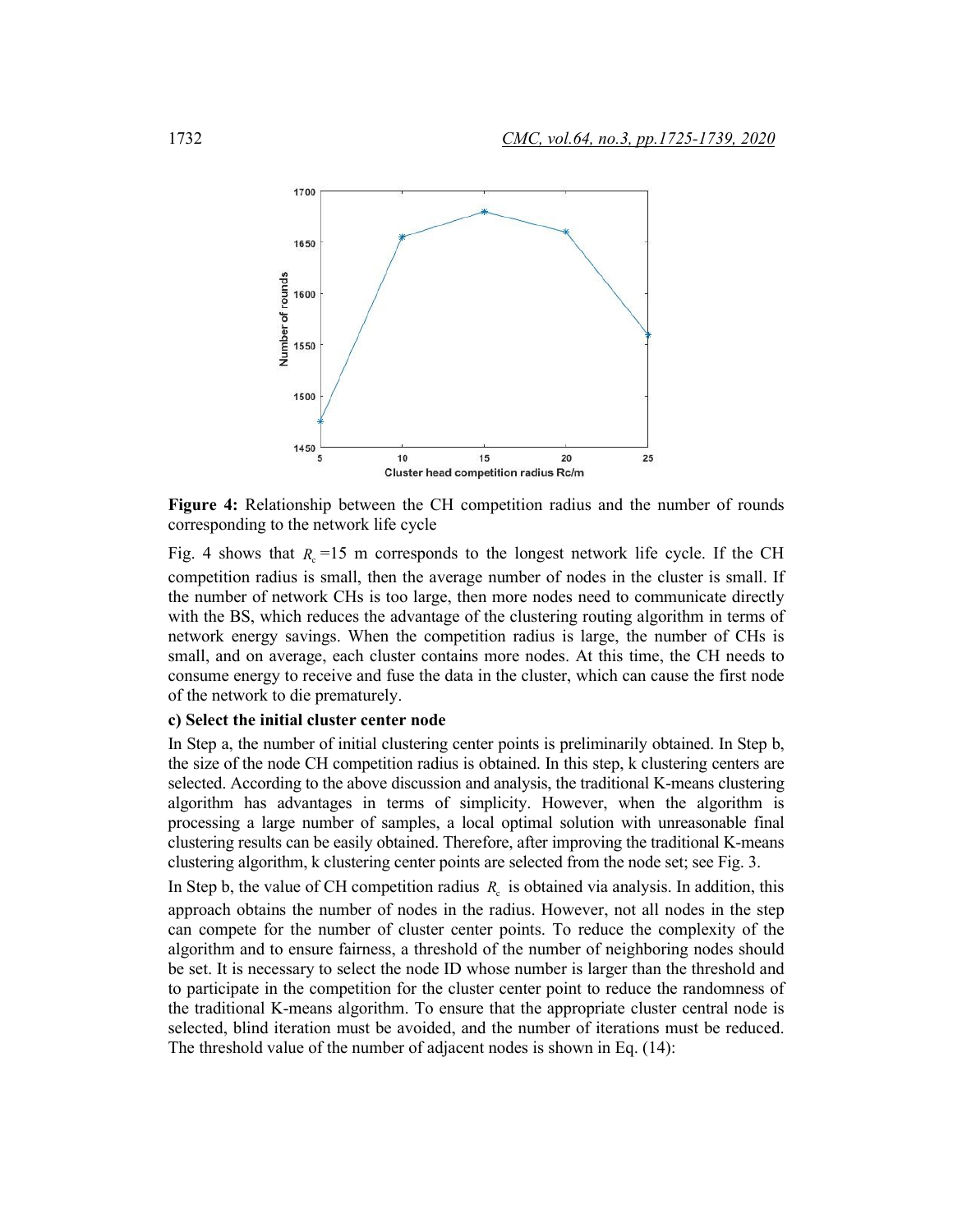$$
\eta = \alpha_2 \frac{1}{n} \sum_{i=1}^{n} e_i Vic \tag{12}
$$

In the formula, the weight coefficient is A, which equals 0.6 according to the experiment. When the number of adjacent nodes meets the following conditions.

$$
e_j \text{ } \text{ } \text{ } Vic \ge \eta, j = 1, 2, \dots, n \tag{13}
$$

Node  $e_i$  is saved to collection  $C_s$ , and the iterative process continues. All nodes that meet the above criteria are added to collection  $C_{S}$ , and then a node is randomly selected from the set  $C_{S_1}$  as the first initial clustering center  $C_1$  (as shown in the no. 1 node in Fig. 3). When the m (2≤m≤k) initial clustering center node  $C<sub>m</sub>$  is selected, for the remaining ordinary nodes  $e_i$ , the distance from the other m-1 clustering center nodes must be greater than  $R_c$ , and the number of neighboring nodes must be greater than  $\eta$ . As shown in Eq. (16), node  $e_i$  is saved into set  $C_s$ :

$$
d(e_j, c_i) > R_c \t e_j. \text{Vic} \ge \eta \quad (1 \le i \le m-1)
$$
\n
$$
(14)
$$

Select a node randomly from set A as the mth initial cluster center (node m in Fig. 3). Repeat this step until k initial cluster points are selected. The first initial clustering point is expressed as  $C_1$  (l=1, 2, ..., k).

## **d) Compute the cluster centers**

After the iteration of the improved K-means clustering algorithm, k cluster center nodes are obtained. According to the above equation, the selection of clustering points is related to the density of the nodes. If the node density is high, then the probability of clustering points will be higher. However, the probabilities of clustering points in places with low densities will be much smaller, which improves the similarity of a cluster and separates the objects of different clusters. By improving the method of selecting initial cluster points, the problem of local convergence due to random selection of traditional algorithms is solved. After the clustering center node is selected, the remaining nodes are added to the cluster according to their distance to all the clustering points, and finally, k clusters are formed. Then, the center of mass of each cluster set is calculated by Eq. (17). The centroid of the first cluster set is expressed as  $CE_i = (\overline{x_i}, \overline{y_i})$ :

$$
\overline{x_i} = \frac{\sum_{i=1}^{N_l} x_i}{N_l} \qquad \overline{y_i} = \frac{\sum_{i=1}^{N_l} y_i}{N_l}
$$
\n(15)

# **e) Cluster formation**

After selecting the cluster central node, the Euler formula is used to assign the remaining nodes to their respective cluster central nodes. The center of each cluster is then recalculated based on the existing objects in the cluster.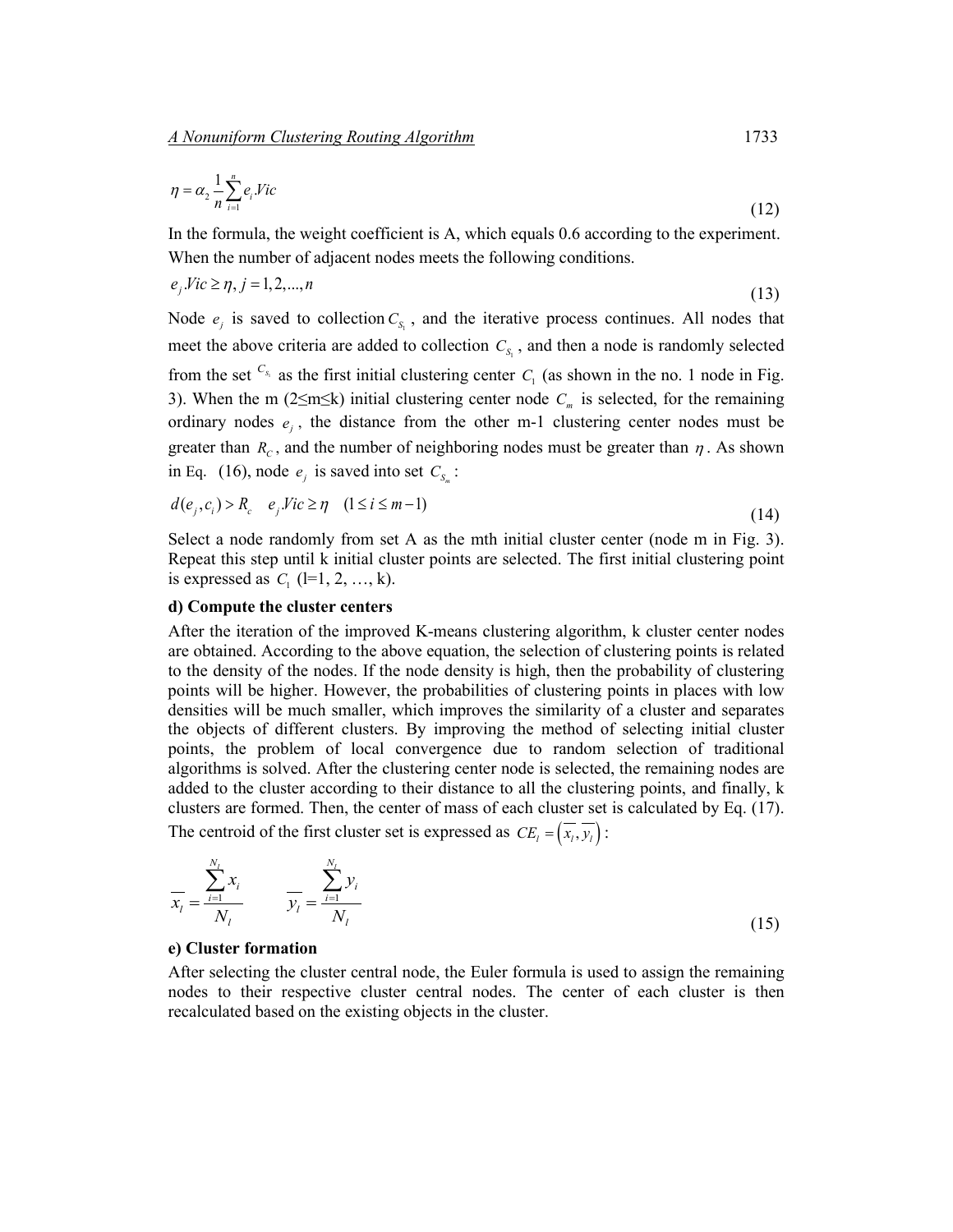The traditional K-means algorithm is a simple iterative method. The results are highly random and cannot guarantee the convergence of the final solution. The final result depends on the central location of the cluster. In addition, before using the modified algorithm, the initial value of k must be clear. If the initial k value is not appropriate, then it is difficult to obtain effective clustering results. For the K-means algorithm, the initial partition also needs to be determined according to the clustering center and then optimized. Therefore, the selection of the initial clustering center has a great impact on the cluster results. In this section, the improved K-means algorithm combines the node CH competition radius and the number of adjacent nodes for the selection of the clustering center node. This approach ensures that the initial cluster points are not clustered in a region. In this way, the distribution of center nodes is even, and outlier center nodes are avoided. This approach reduces the number of iterations and effectively improves the iteration efficiency.

## *3.2 CH selection stage*

After the optimal cluster is formed, the BS broadcasts the cluster message to each node. The message includes the ID number of the cluster, the central location of the cluster, and the average energy of the cluster. After receiving the message from BS broadcast, all nodes begin to campaign for CH in their own cluster. After the distributed algorithm is used to form a cluster in the LEACH algorithm, the nodes make autonomous decisions without centralized control. In this algorithm, the goal is to evenly distribute the traffic load among all nodes in the network to avoid increasing the loads of the nodes and causing the nodes to run out of energy prematurely. The energy consumption of CH nodes is much larger than that of other nodes. Therefore, each node is required to compete to become a CH according to certain rules. Based on the above analysis, the voting right value of CH in clustering was set, as given by Eq. (18):

$$
T_h(i) = \lambda_1 \frac{E_i}{E_h} + \lambda_2 \frac{e_i \cdot V_{ic}}{e_h \cdot V_{ic}} + \lambda_3 \frac{d_{avg}^h}{d_{(i, NCE_h)}}
$$
(16)

The probability of nodes in the h-th cluster becoming CHs is expressed as  $T_h(i)$ . Here,  $h \in [1, k]$ . The remaining energy of node <sup>*i*</sup> in cluster h is represented by *E<sub>i</sub>*. The average energy of all surviving nodes in the h-th cluster is expressed as  $\overline{E_h}$ . The average number of adjacent nodes of all surviving nodes in the cluster is expressed as  $\overline{e_h Vic}$ . The average distance of all nodes in the h-th cluster to the center of the cluster is denoted by  $d_{avg}^h$ . The distance between node *i* in the cluster and the center of the cluster is denoted by  $d_{i,NCE_h}$ . The regulatory factors are  $\lambda_1$ ,  $\lambda_2$ , and  $\lambda_3$ , and they are responsible for adjusting the weight of each parameter;  $\lambda_1 + \lambda_2 + \lambda_3 = 1$ . The CH set is represented as  $CH_h$ . The selection of *CH* in the cluster group is related to the number of neighboring nodes, the residual energy of the nodes and the centroid of the cluster. Moreover, in the cluster, the number of neighboring nodes is large, and the remaining energy is large. The closer the node is to the cluster center, the greater the probability of becoming the CH.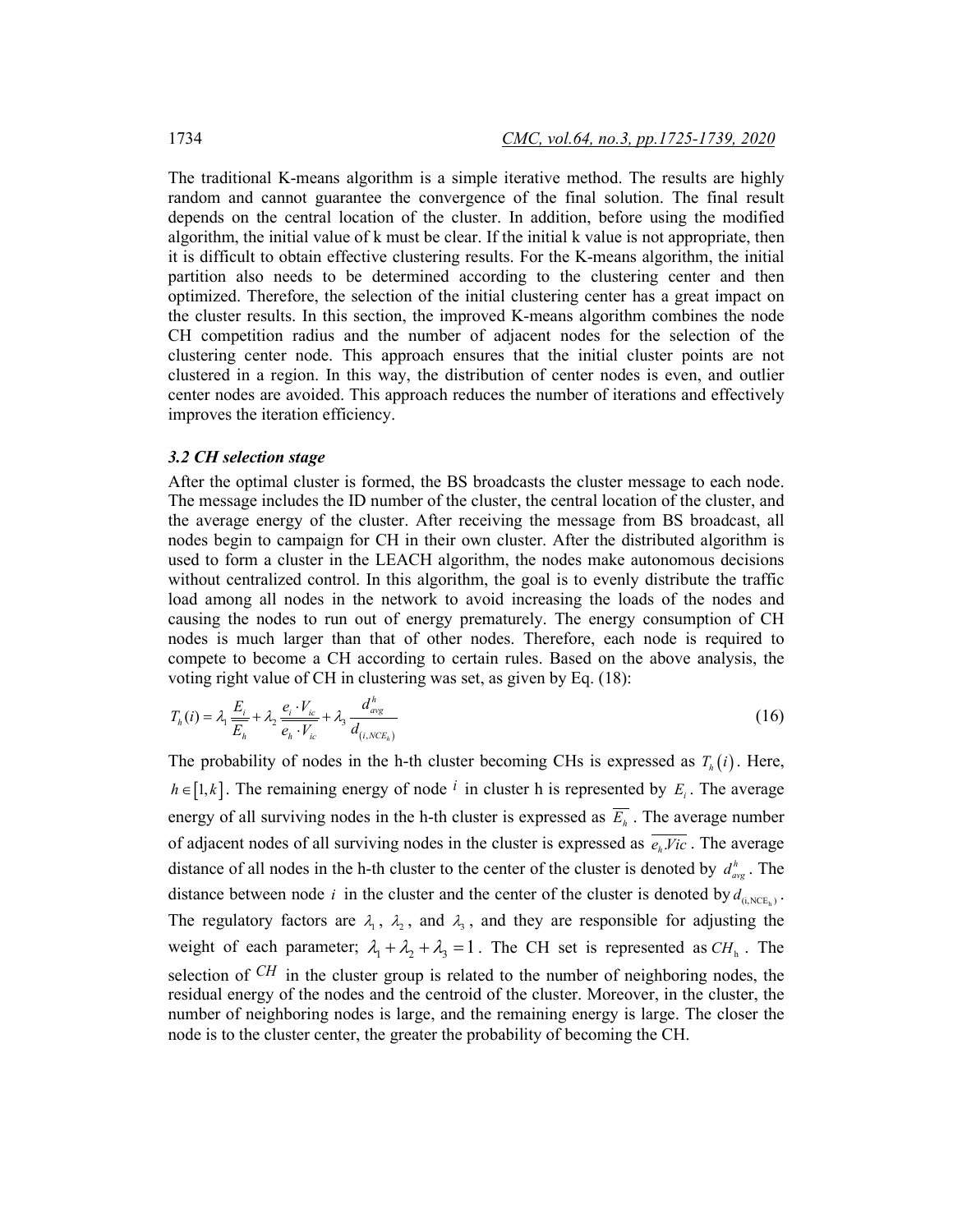# *3.3 Data forwarding stage*

After completing the CH selection in the cluster, each cluster CH node broadcasts the message that it is competing to become a cluster CH to the monitoring area. Other common member nodes in the network receive the CH broadcast information and adaptively join each CH node to complete the establishment of the final cluster according to the level of signal reception strength. In intracluster communication, cluster members need to send the monitored data and the data forwarded by the agent to the CH node. Then, the CH node receives the data of all nodes in the cluster and performs data fusion processing to remove redundant data. For the communication between the CHs, the distance between the CHs and BS is uncertain. If single-hop transmission is adopted, then the transmission power will increase, and a large amount of energy will be consumed. Therefore, multihop routing is adopted to transmit data between clusters to BSs.

## **4 Simulation and analysis**

In a WSN, it is difficult to implement a routing algorithm in a real environment when the nodes in the monitoring region are deployed on a large scale. Therefore, this paper adopts a simulation experiment to study the protocol test of the algorithm and analyzes its performance on a computer. This paper uses MATLAB to write a simulation program to analyze and evaluate the performance of the algorithm.

Assume that 300 uniformly configured nodes are randomly distributed in a 300 m×300 m square area. The BS is located outside the square area (150, 400). The performance of the improved algorithm is analyzed in terms of clustering structure, energy consumption and number of surviving nodes. Other simulation parameters are set as shown in Tab. 1.

| Parameters                              | Value                                                 |  |
|-----------------------------------------|-------------------------------------------------------|--|
| Monitoring area $P \times P$            | $300 \text{ m} \times 300 \text{ m}$                  |  |
| The BS location                         | (150, 400)                                            |  |
| Number of sensor nodes                  | 300                                                   |  |
| Initial energy of node                  | $0.5$ J                                               |  |
| $E_{elec}$                              | 50 $nJ/bit$                                           |  |
| $\varepsilon_{\scriptscriptstyle f\!s}$ | 10 $pJ/(bit \cdot m^2)$                               |  |
| $\mathcal{E}_{mp}$                      | $1.3 \times 10^{-3}$ pJ / $\left(bt \cdot m^2\right)$ |  |
| Data fusion energy consumption          | 5 $pJ/(bit \cdot m^2)$                                |  |
| $\lambda_1$ $\lambda_2$ $\lambda_3$     | $0.7 + 0.2 + 0.1 = 1$                                 |  |
| Packet size                             | 4000 bit                                              |  |

| Table 1: Simulation parameter settings |  |  |
|----------------------------------------|--|--|
|----------------------------------------|--|--|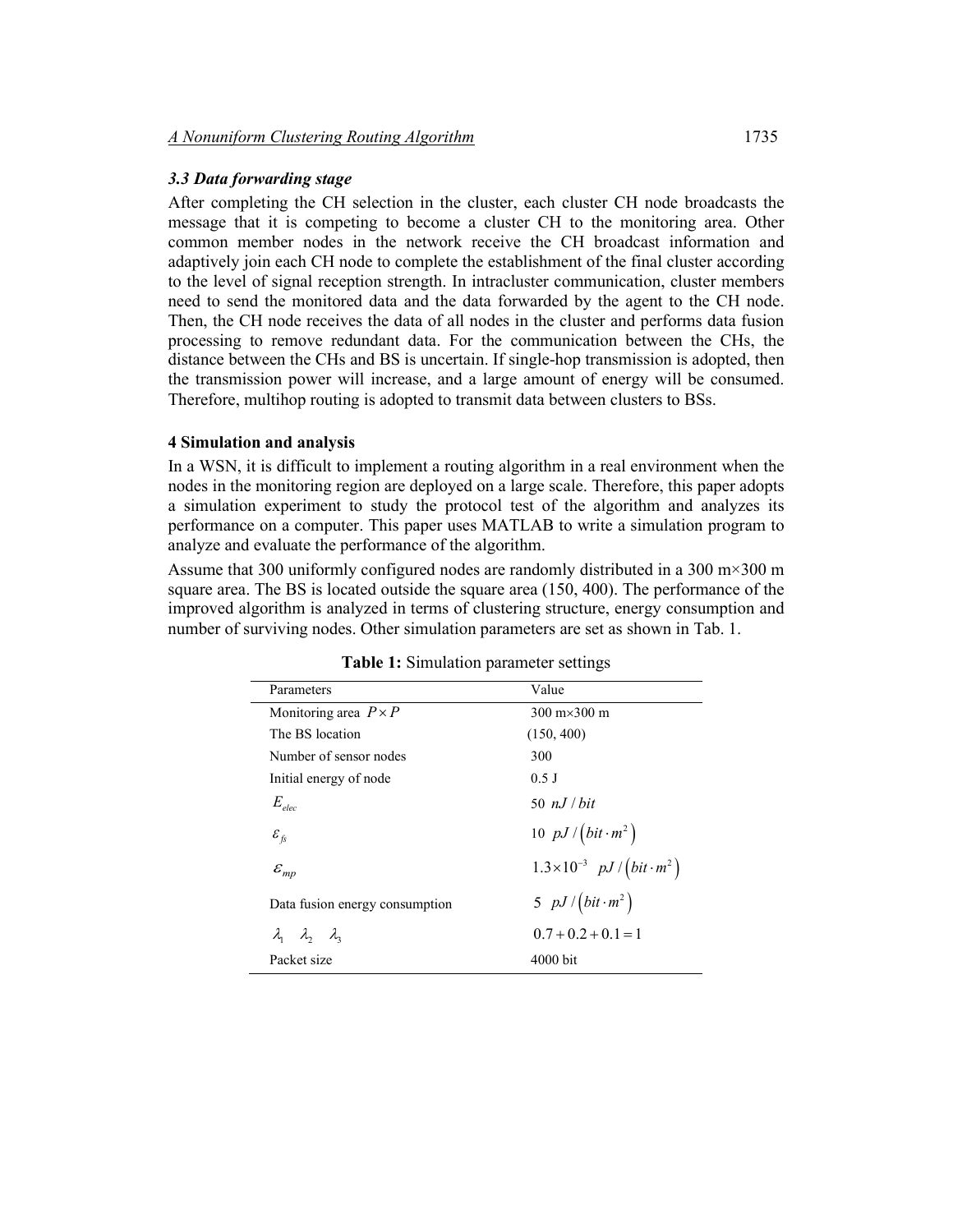

**Figure 5:** Statistical graph of the number of CHs generated by various algorithms

As seen from Fig. 5, the number of CHs selected by the LEACH and LEACH-C algorithms fluctuates greatly due to the CH selection mechanism of the random number and threshold. Although the BEEC algorithm adopts a local nonuniform competition mechanism, the candidate CHs are still randomly selected. As a result, the number of CHs is unstable and cannot cover the whole network. The algorithm in this paper is based on the global network and considers the distance between nodes and sink nodes. Therefore, the number of CHs is relatively stable.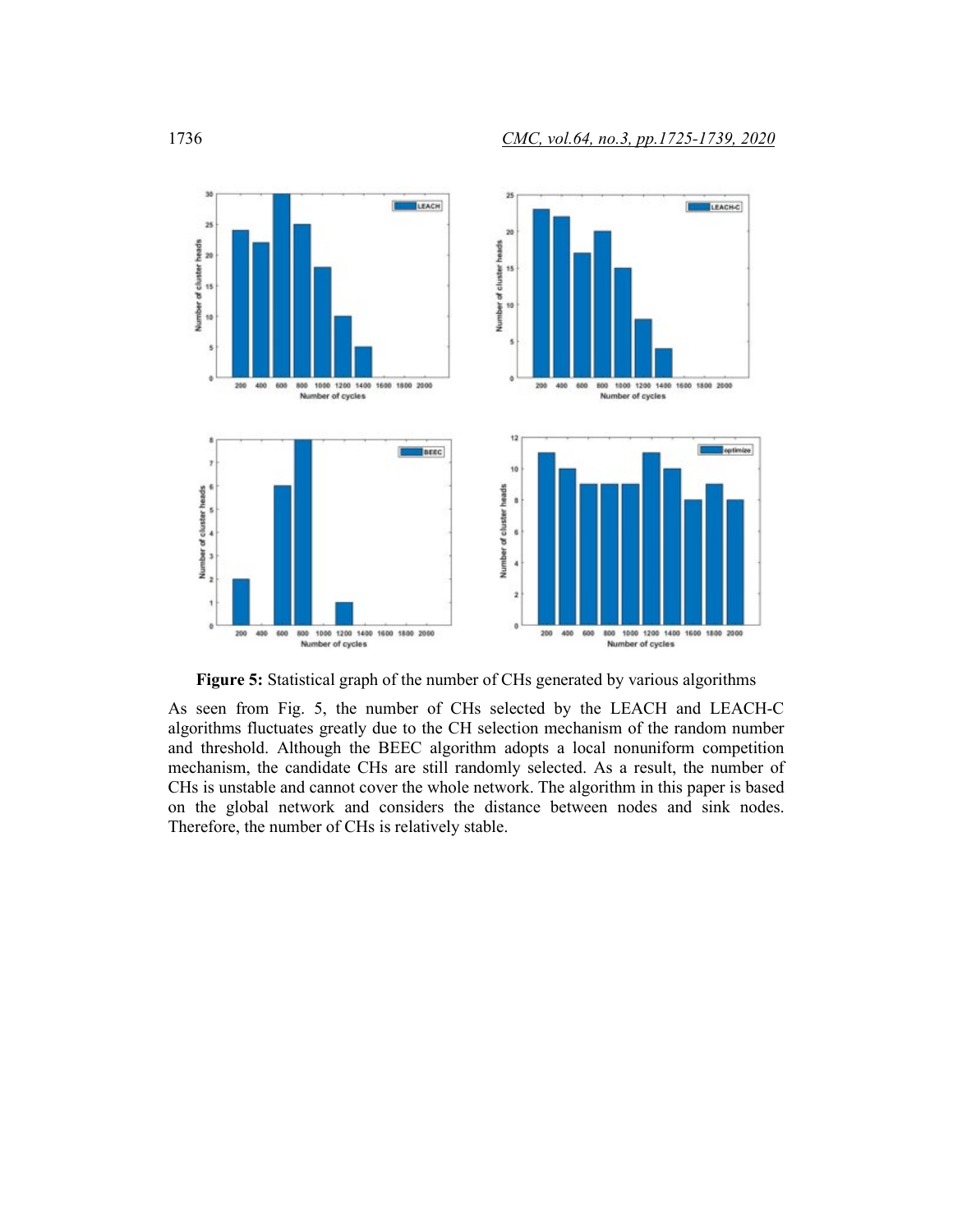

**Figure 6:** Relationship between the number of surviving nodes and the number of cycles Fig. 6 shows the relationship between the number of surviving nodes and the number of cycles in the network. The slope of the number of surviving nodes versus the number of cycles during the operation of the improved algorithm is the smallest of all the slopes, and there is no obvious inflection point. The results show that, compared with LEACH, LEACH-C and BEEC, the improved algorithm can balance the energy consumption of the whole network nodes well and is very energy efficient. When the four algorithms all run approximately 1700 rounds, the nodes of LEACH, LEACH-C and BEEC have all died, while the algorithm proposed in this paper has nearly 140 surviving nodes. The improved algorithm can effectively extend the network life cycle.



**Figure 7:** Relationship between the total residual energy of nodes and the number of cycles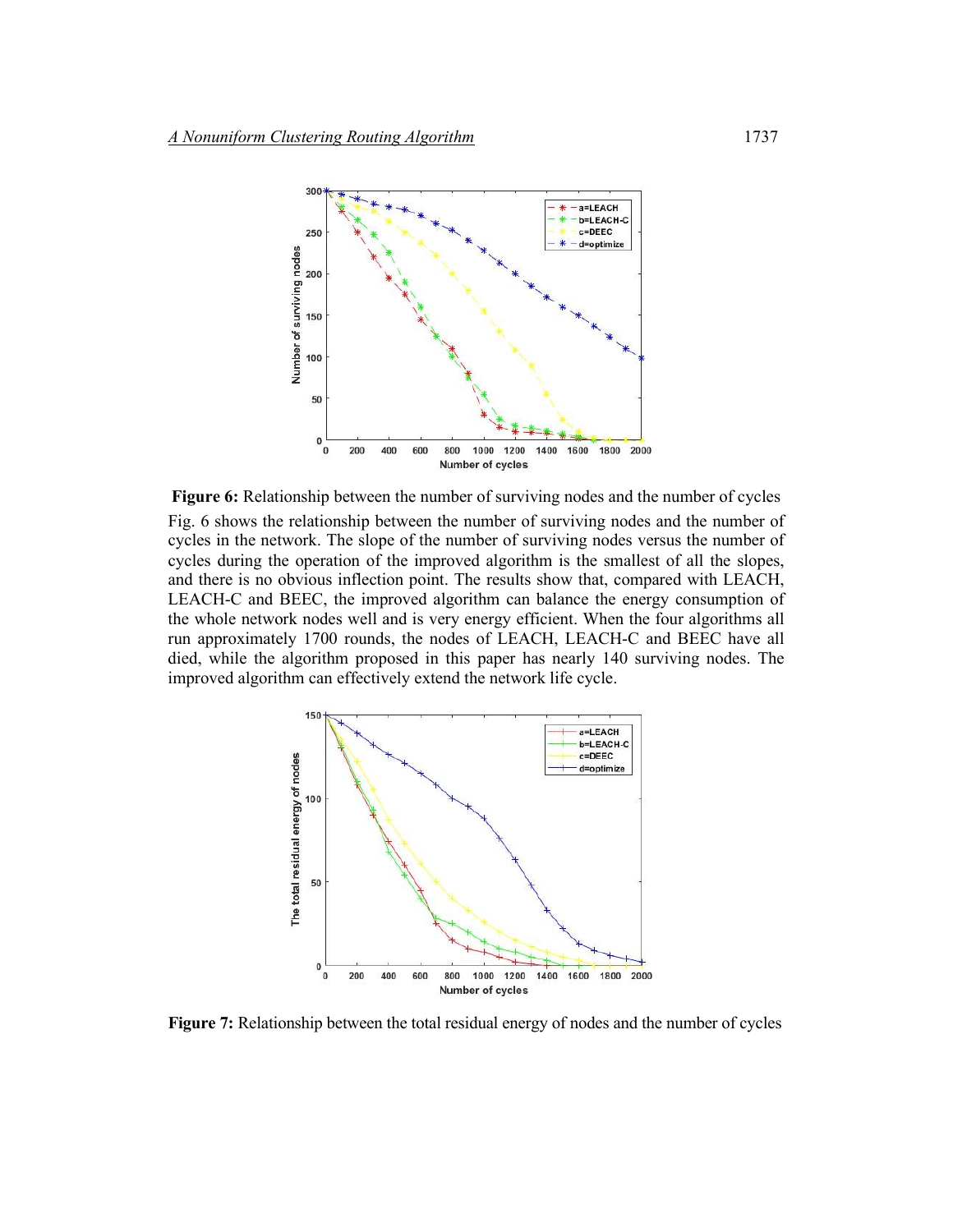From the diagram of the relationship between the total residual energy of network nodes and the number of cycles in Fig. 7, it can be concluded that the network energy decreases with additional cycles. In contrast, the total energy consumed by using the proposed algorithm is less than that of the other three algorithms for the same number of iterations. At the same initial energy, the energy of the other three algorithms has been exhausted, while the improved algorithm still has energy in the  $2000<sup>th</sup>$  round. The results show that the proposed algorithm can effectively save energy.

## **5 Conclusion**

This paper introduces the application background of a routing algorithm in terms of WSN energy savings and the advantages and disadvantages of clustering routing. Then, the classical clustering algorithm and related improved clustering algorithm are analyzed. Finally, to make up for the unbalanced energy consumption in the network, a nonuniform energy-saving clustering routing algorithm based on improved K-means clustering is designed. This approach improves the clustering point selection mechanism of the traditional K-means algorithm, and the cluster structure is optimized. Finally, by comparing the method with LEACH, LEACH-C and KAEC, the improved algorithm is shown to balance the network energy well and exhibit a long network life cycle.

**Funding Statement:** This research was funded by the Science and Technology Support Plan Project of Hebei Province (grant numbers 17210803D and 19273703D), the Science and Technology Spark Project of the Hebei Seismological Bureau (grant number DZ20180402056), the Education Department of Hebei Province (grant number QN2018095), and the Polytechnic College of Hebei University of Science and Technology.

**Conflicts of Interest:** The authors declare that they have no conflicts of interest to report regarding the present study.

#### **References**

**Akila, I. S.; Venkatesan, R. A.** (2018): Fuzzy based energy-aware clustering architecture for cooperative communication in WSN. *Computer Journal*, vol. 59, no. 10, pp. 1551-1562.

**Bagci, H.; Yazici, A.** (2013): An energy aware fuzzy approach to unequal clustering in wireless sensor networks. *Applied Soft Computing*, vol. 13 no. 4, pp. 1741-1749.

**Chang, X. Q.; Zhang, D. H.** (2016): A new heterogeneous clustering algorithm for wireless sensor networks. *Journal of Jilin University (Science Edition)*, vol. 54, no. 6, pp. 1388-1394.

**Emad, A.; Lon, M.** (2018): New energy efficient multi-hop routing techniques for wireless sensor networks: static and dynamic techniques*. Sensors*, vol. 18 no. 6, pp. 1863-1870.

**Geetha, N.; Sankar, A.** (2018): A multi criterion fuzzy based energy efficient routing protocol for Ad hoc networks. *Intelligent Automation and Soft Computing*, vol. 24, no. 4, pp. 711-719.